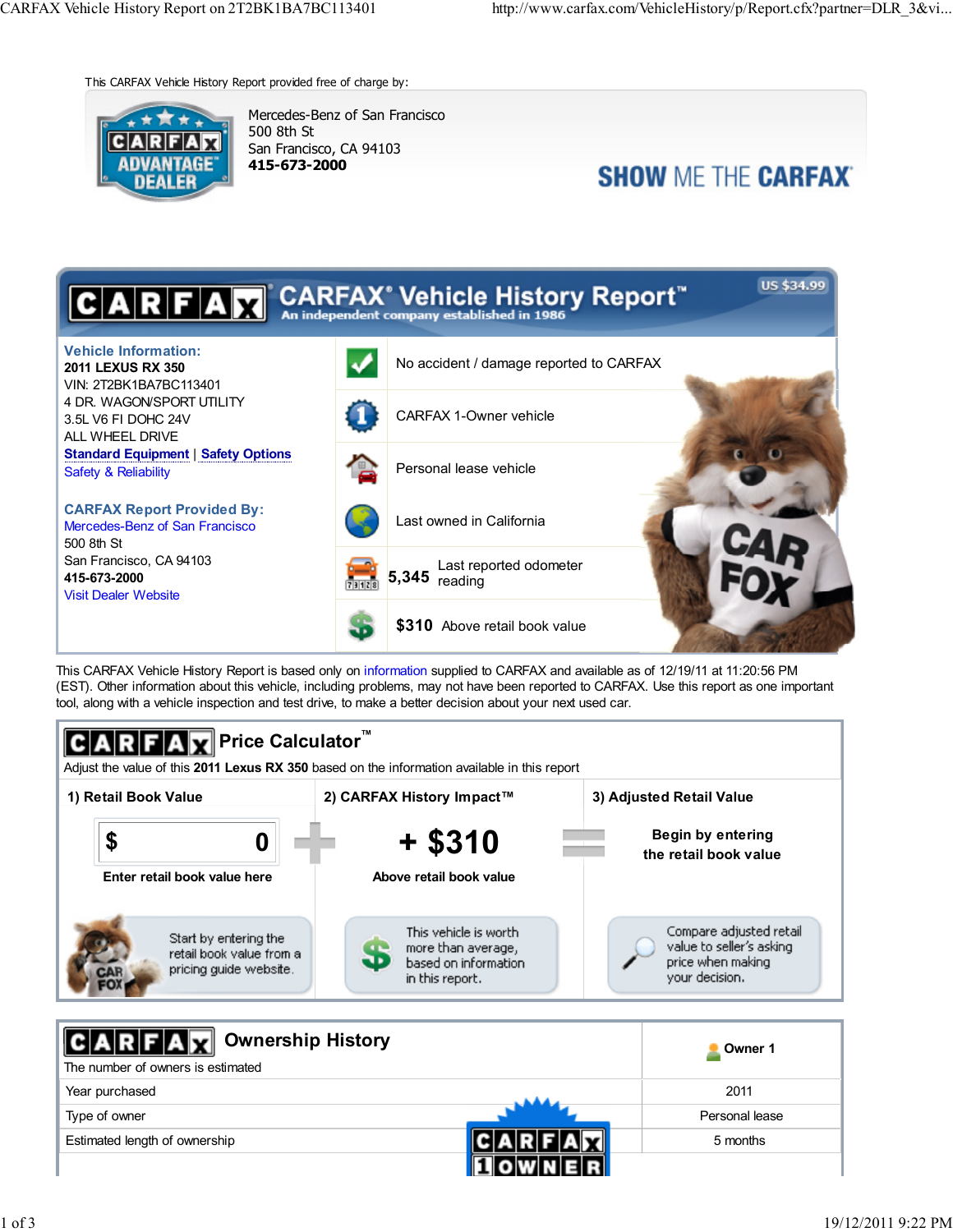| Owned in the following states/provinces | California |
|-----------------------------------------|------------|
| Estimated miles driven per year         | $- - -$    |
| Last reported odometer reading          | 5.345      |

| <b>CARFAX</b> Title History<br>CARFAX guarantees the information in this section | Owner 1                  |
|----------------------------------------------------------------------------------|--------------------------|
| Salvage   Junk   Rebuilt   Fire   Flood   Hail   Lemon                           | Guaranteed<br>No Problem |
| <b>Not Actual Mileage   Exceeds Mechanical Limits</b>                            | Guaranteed<br>No Problem |
|                                                                                  |                          |

GUARANTEED - None of these major title problems were reported by a state Department of Motor Vehicles (DMV). If you find that any of these title problems were reported by a DMV and not included in this report, CARFAX will buy this vehicle back. View Certificate

| <b>Additional History</b><br>Not all accidents / issues are reported to CARFAX | Owner 1         |
|--------------------------------------------------------------------------------|-----------------|
| <b>Total Loss</b>                                                              | No Issues       |
| No total loss reported to CARFAX.                                              | Reported        |
| <b>Structural Damage</b>                                                       | No Issues       |
| No structural damage reported to CARFAX.                                       | Reported        |
| <b>Airbag Deployment</b>                                                       | No Issues       |
| No airbag deployment reported to CARFAX.                                       | Reported        |
| <b>Odometer Check</b>                                                          | No Issues       |
| No indication of an odometer rollback.                                         | Indicated       |
| <b>Accident / Damage</b>                                                       | No Issues       |
| No accidents or damage reported to CARFAX.                                     | Reported        |
| <b>Manufacturer Recall</b>                                                     | <b>Ask Your</b> |
| Check with an authorized Lexus dealer for any open recalls.                    | <b>Dealer</b>   |
| <b>Basic Warranty</b>                                                          | Warranty        |
| Original warranty estimated to have 42 months or 44,655 miles remaining.       | Active          |

## Tell us what you know about this vehicle

| Owner 1                       |                                      | Date:      | Mileage: | Source:                                                      | <b>Comments:</b>                                                         |  |
|-------------------------------|--------------------------------------|------------|----------|--------------------------------------------------------------|--------------------------------------------------------------------------|--|
| Purchased:<br>Type:<br>Where: | 2011<br>Personal lease<br>California | 04/18/2011 |          | <b>NICB</b>                                                  | Vehicle manufactured<br>and shipped to California                        |  |
| Est. length<br>owned:         | $6/17/11 -$<br>12/7/11<br>(5 months) | 06/17/2011 | 38       | California<br>Motor Vehicle Dept.<br>San Francisco, CA       | Odometer reading reported<br>Registered as personal lease vehicle        |  |
|                               |                                      | 07/12/2011 |          | California<br>Motor Vehicle Dept.<br>San Francisco, CA       | Title issued or updated<br>First owner reported<br>Loan or lien reported |  |
|                               |                                      | 12/07/2011 | 5,317    | Francisco<br>San Francisco, CA<br>415-673-2000<br>sfbenz.com | Mercedes-Benz of San Vehicle offered for sale                            |  |